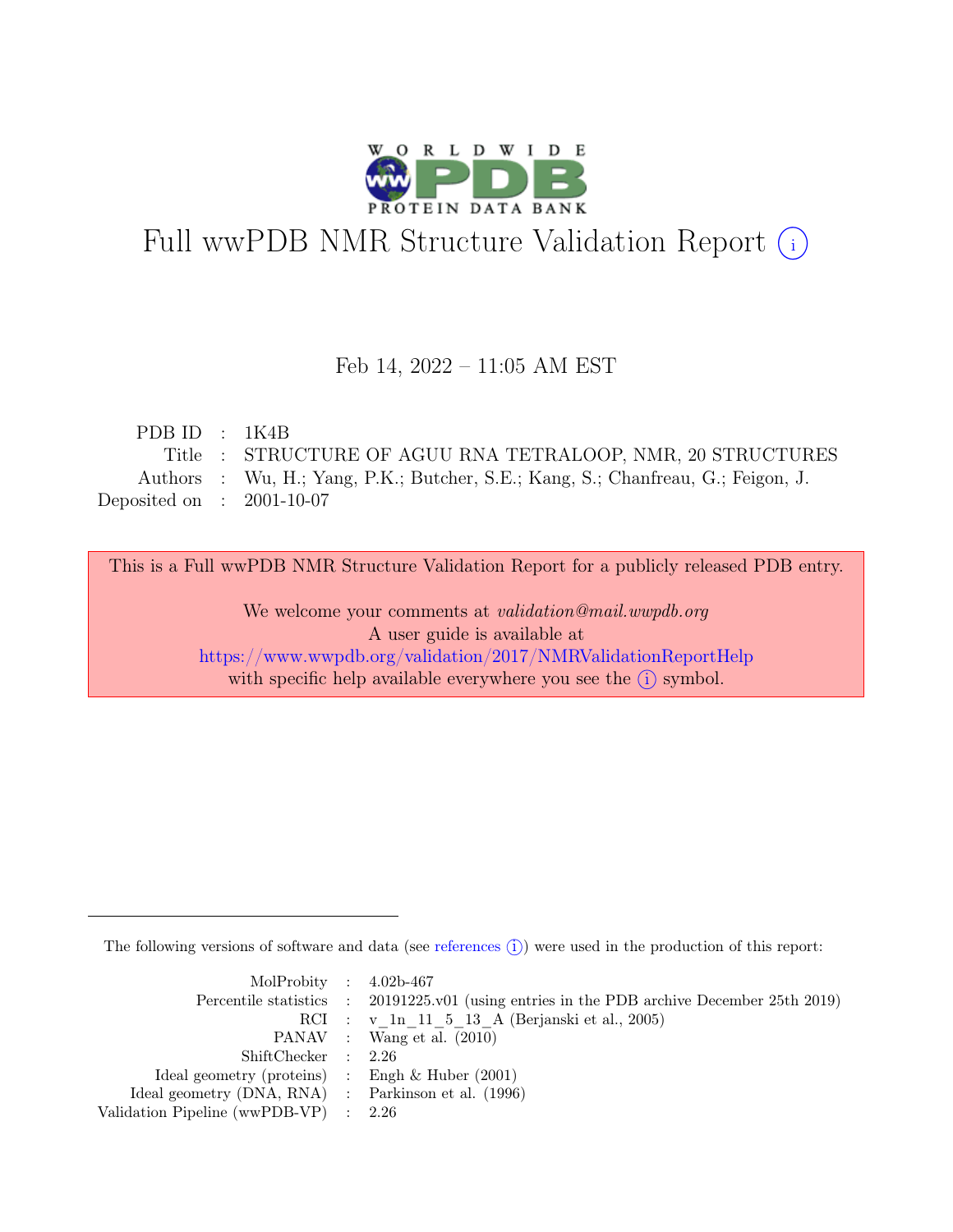## 1 Overall quality at a glance  $(i)$

The following experimental techniques were used to determine the structure: SOLUTION NMR

The overall completeness of chemical shifts assignment was not calculated.

Percentile scores (ranging between 0-100) for global validation metrics of the entry are shown in the following graphic. The table shows the number of entries on which the scores are based.



RNA backbone | 4643 | 676

The table below summarises the geometric issues observed across the polymeric chains and their fit to the experimental data. The red, orange, yellow and green segments indicate the fraction of residues that contain outliers for  $>=$  3, 2, 1 and 0 types of geometric quality criteria. A cyan segment indicates the fraction of residues that are not part of the well-defined cores, and a grey segment represents the fraction of residues that are not modelled. The numeric value for each fraction is indicated below the corresponding segment, with a dot representing fractions  $\epsilon = 5\%$ 

| Mol | ${\rm Chain}$ | Length |     | Quality of chain |     |
|-----|---------------|--------|-----|------------------|-----|
|     |               |        |     |                  |     |
|     |               |        | 29% | 43%              | 29% |

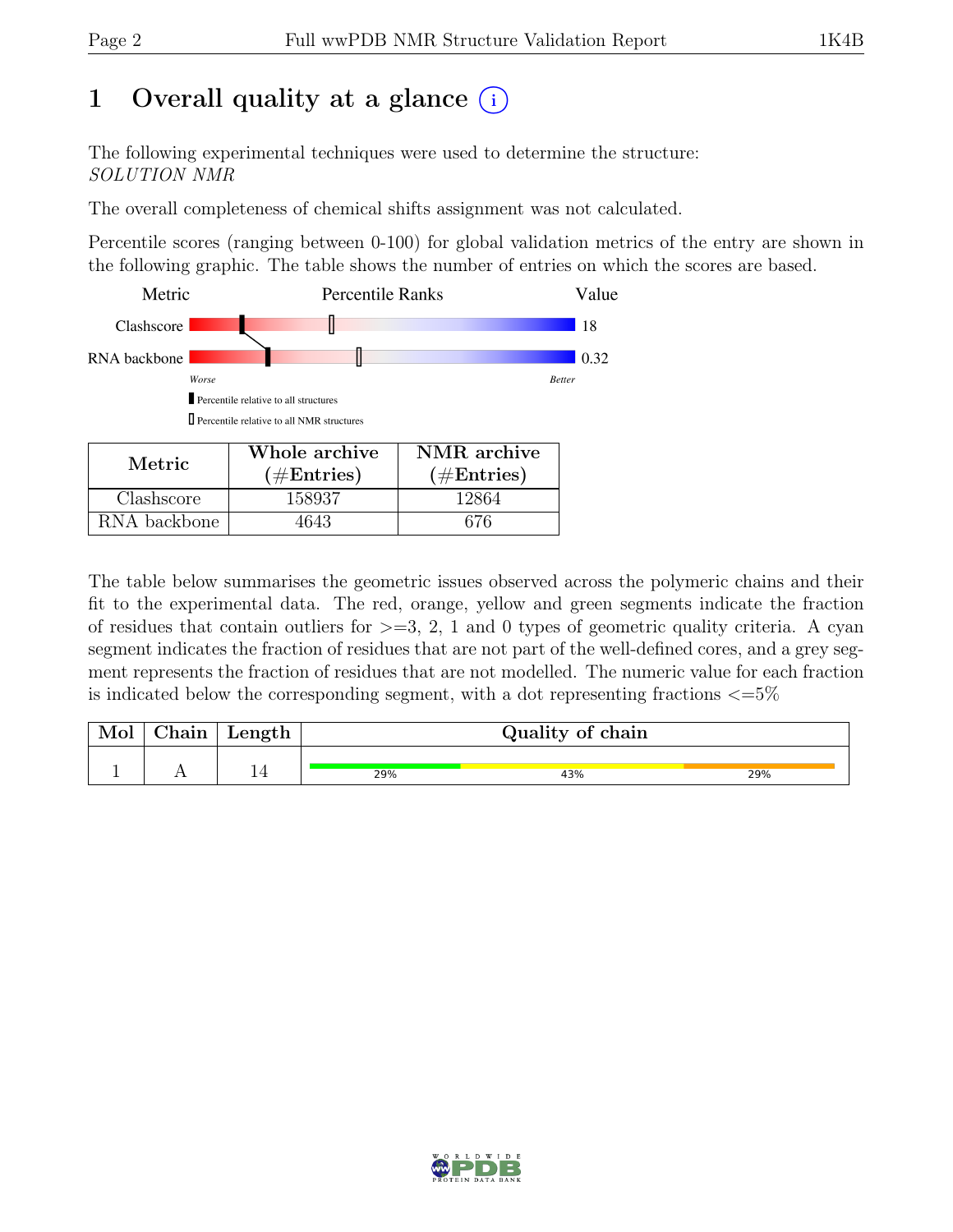## 2 Ensemble composition and analysis  $(i)$

This entry contains 20 models. This entry does not contain polypeptide chains, therefore identification of well-defined residues and clustering analysis are not possible. All residues are included in the validation scores.

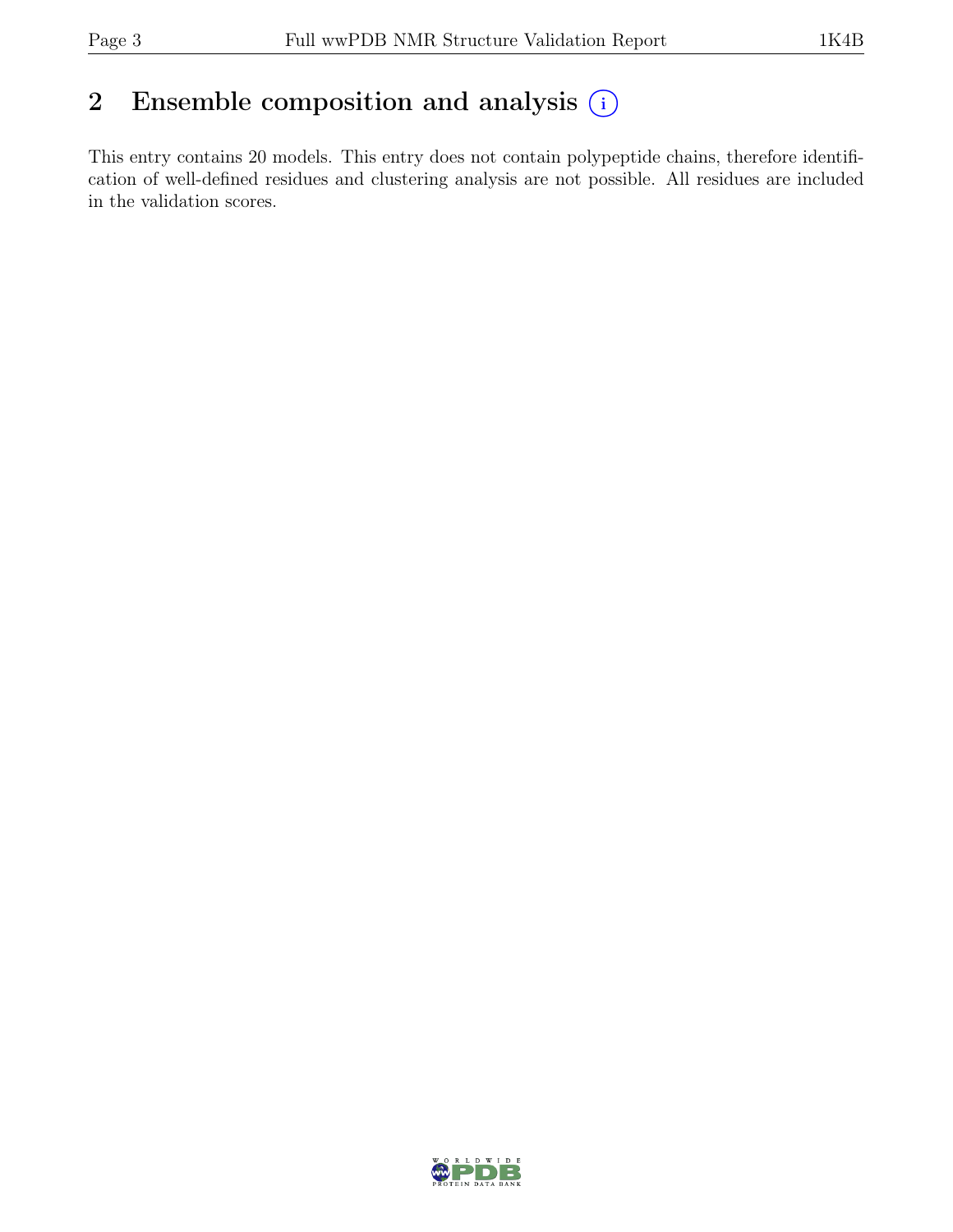## 3 Entry composition  $(i)$

There is only 1 type of molecule in this entry. The entry contains 447 atoms, of which 152 are hydrogens and 0 are deuteriums.

• Molecule 1 is a RNA chain called 5'-R(\*GP\*GP\*UP\*UP\*CP\*AP\*GP\*UP\*UP\*GP\*AP\*A  $P^*CP^*C$ -3'.

| Mol |  | Chain   Residues |       |     | Atoms |    |    |  | Trace |
|-----|--|------------------|-------|-----|-------|----|----|--|-------|
|     |  |                  | Total |     |       |    |    |  |       |
|     |  | 447              | 133   | 152 | 52    | 97 | 13 |  |       |

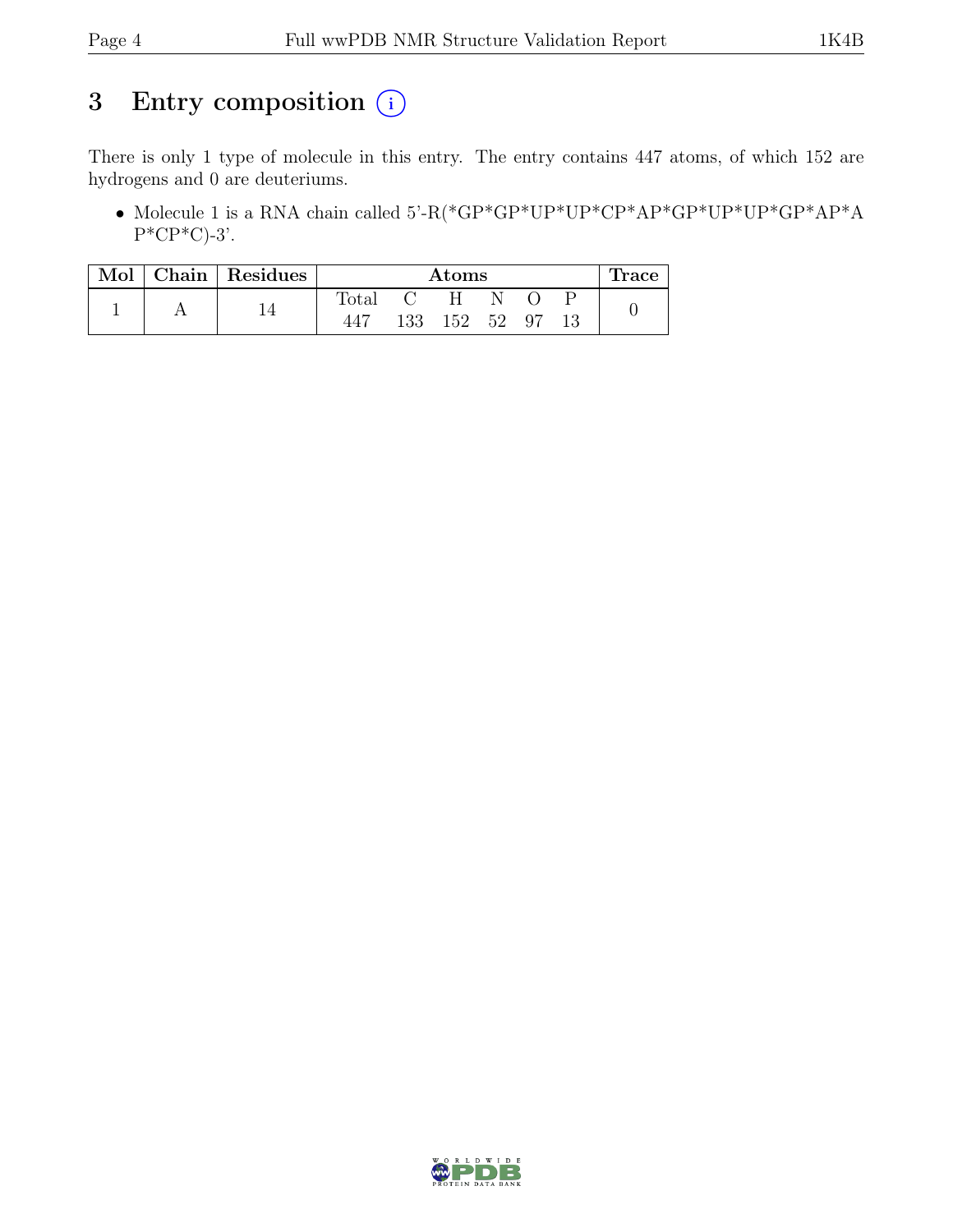## 4 Residue-property plots (i)

## <span id="page-4-0"></span>4.1 Average score per residue in the NMR ensemble

These plots are provided for all protein, RNA, DNA and oligosaccharide chains in the entry. The first graphic is the same as shown in the summary in section 1 of this report. The second graphic shows the sequence where residues are colour-coded according to the number of geometric quality criteria for which they contain at least one outlier: green  $= 0$ , yellow  $= 1$ , orange  $= 2$  and red  $=$ 3 or more. Stretches of 2 or more consecutive residues without any outliers are shown as green connectors. Residues which are classified as ill-defined in the NMR ensemble, are shown in cyan with an underline colour-coded according to the previous scheme. Residues which were present in the experimental sample, but not modelled in the final structure are shown in grey.

• Molecule 1: 5'-R(\*GP\*GP\*UP\*UP\*CP\*AP\*GP\*UP\*UP\*GP\*AP\*AP\*CP\*C)-3'

| Chain A:                                    | 29% | 43% | 29% |
|---------------------------------------------|-----|-----|-----|
| <b>Bessed Education</b><br><mark>공 않</mark> |     |     |     |

### 4.2 Scores per residue for each member of the ensemble

Colouring as in section [4.1](#page-4-0) above.

#### 4.2.1 Score per residue for model 1

• Molecule 1: 5'-R(\*GP\*GP\*UP\*UP\*CP\*AP\*GP\*UP\*UP\*GP\*AP\*AP\*CP\*C)-3'



#### 4.2.2 Score per residue for model 2



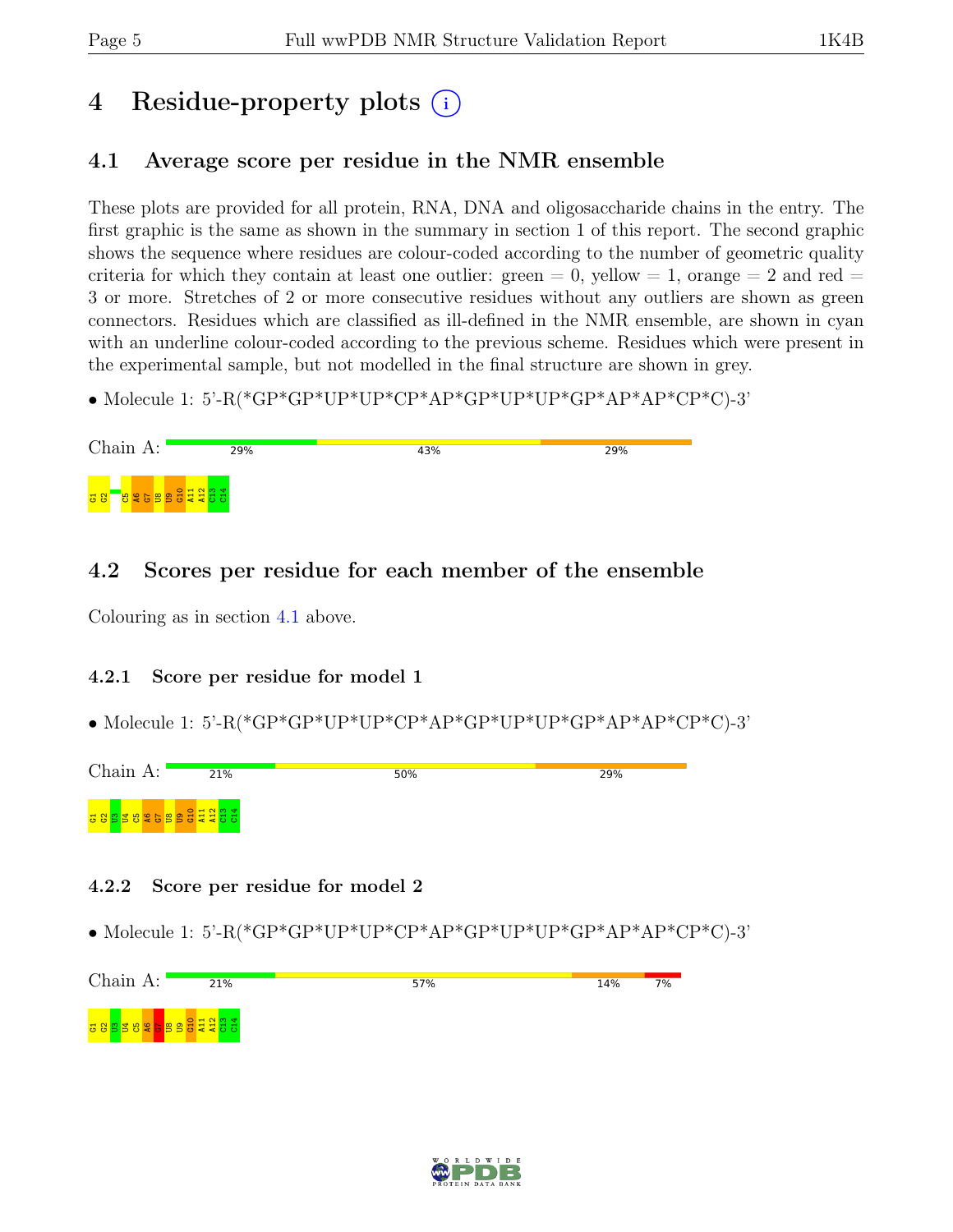#### 4.2.3 Score per residue for model 3

• Molecule 1: 5'-R(\*GP\*GP\*UP\*UP\*CP\*AP\*GP\*UP\*UP\*GP\*AP\*AP\*CP\*C)-3'



#### 4.2.4 Score per residue for model 4

• Molecule 1: 5'-R(\*GP\*GP\*UP\*UP\*CP\*AP\*GP\*UP\*UP\*GP\*AP\*AP\*CP\*C)-3'

| Chain A:         | 29%                      | 29% | 36% | 7% |
|------------------|--------------------------|-----|-----|----|
| <mark>명 8</mark> | <b>Bebelded</b> See 1999 |     |     |    |

#### 4.2.5 Score per residue for model 5

• Molecule 1: 5'-R(\*GP\*GP\*UP\*UP\*CP\*AP\*GP\*UP\*UP\*GP\*AP\*AP\*CP\*C)-3'

| Chain A:                                                         | 36% | 43% | 21% |
|------------------------------------------------------------------|-----|-----|-----|
| <mark>ិមួ ទី និង ទី ឡូ ដូ ដូ</mark> ដូ ដូ ដូ<br><mark>명 않</mark> |     |     |     |

#### 4.2.6 Score per residue for model 6

• Molecule 1: 5'-R(\*GP\*GP\*UP\*UP\*CP\*AP\*GP\*UP\*UP\*GP\*AP\*AP\*CP\*C)-3'

| Chain A:                            | 36% | 50% | 14% |
|-------------------------------------|-----|-----|-----|
| $O$ $H$ $N$ $M$<br><mark>공 않</mark> |     |     |     |

#### 4.2.7 Score per residue for model 7



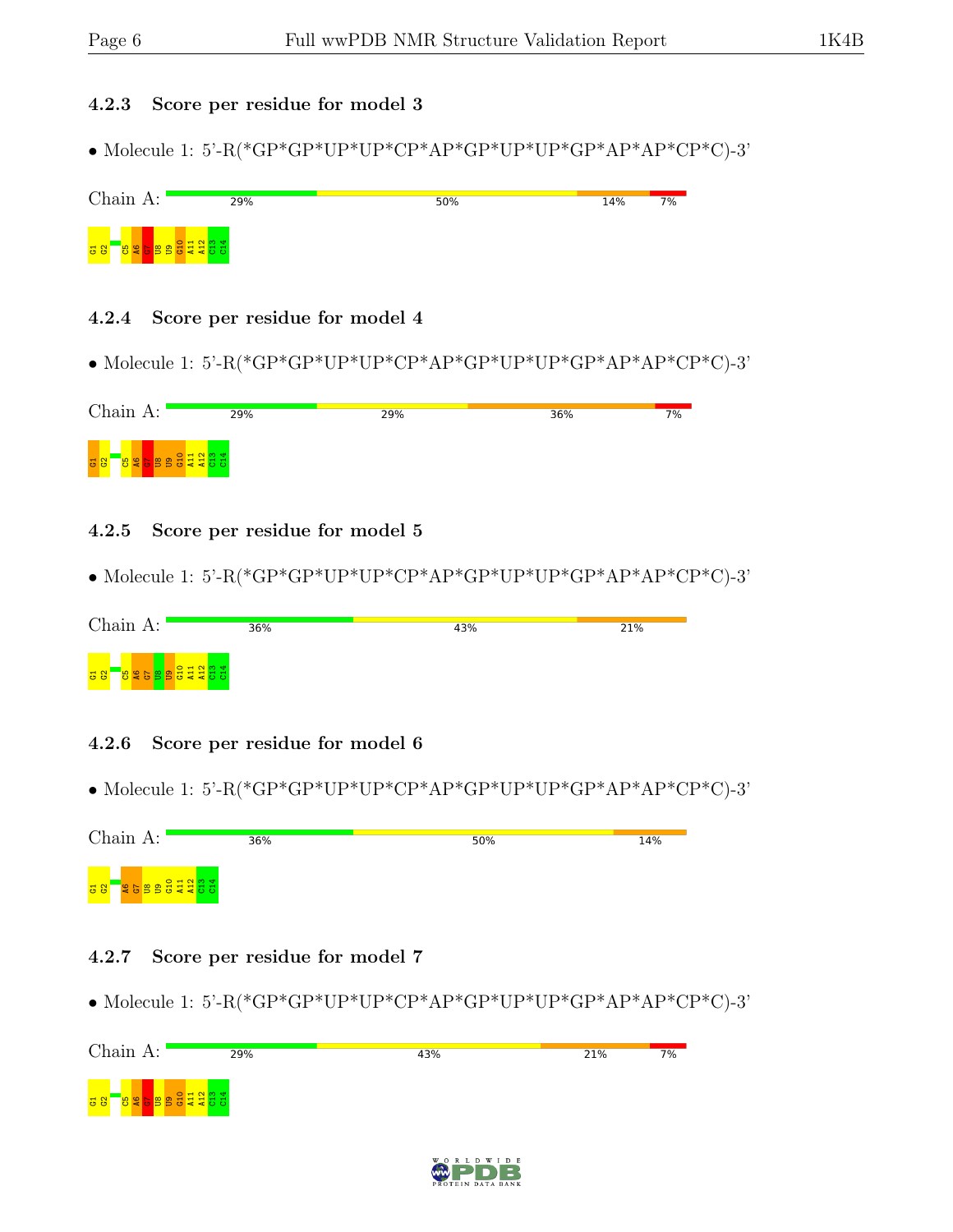#### 4.2.8 Score per residue for model 8

• Molecule 1: 5'-R(\*GP\*GP\*UP\*UP\*CP\*AP\*GP\*UP\*UP\*GP\*AP\*AP\*CP\*C)-3'

| Chain A:                                        | 29% | 36% | 29% | 7% |
|-------------------------------------------------|-----|-----|-----|----|
| <b>DESERVADE</b><br>$\frac{1}{6}$ $\frac{1}{6}$ |     |     |     |    |

#### 4.2.9 Score per residue for model 9

 $\bullet$  Molecule 1: 5'-R(\*GP\*GP\*UP\*UP\*CP\*AP\*GP\*UP\*UP\*GP\*AP\*AP\*CP\*C)-3'

| Chain A: | 21%                    | 50% | 29% |
|----------|------------------------|-----|-----|
|          | <b>BBBBSC BBBBEEBB</b> |     |     |

#### 4.2.10 Score per residue for model 10

• Molecule 1: 5'-R(\*GP\*GP\*UP\*UP\*CP\*AP\*GP\*UP\*UP\*GP\*AP\*AP\*CP\*C)-3'

| Chain $A:$             | 21% | 50% | 21% | 7% |
|------------------------|-----|-----|-----|----|
| <b>BBBBBBBBBBBBBBB</b> |     |     |     |    |

#### 4.2.11 Score per residue for model 11

• Molecule 1: 5'-R(\*GP\*GP\*UP\*UP\*CP\*AP\*GP\*UP\*UP\*GP\*AP\*AP\*CP\*C)-3'

Chain A: 36% 57%  $7%$  $\frac{1}{10}$  $\frac{11}{2}$  $\frac{12}{1}$ ទី :<br>ទី  $\frac{4}{5}$ 182 <mark>G16</mark><br>182 G16  $\overline{\mathbf{g}}$  .

#### 4.2.12 Score per residue for model 12



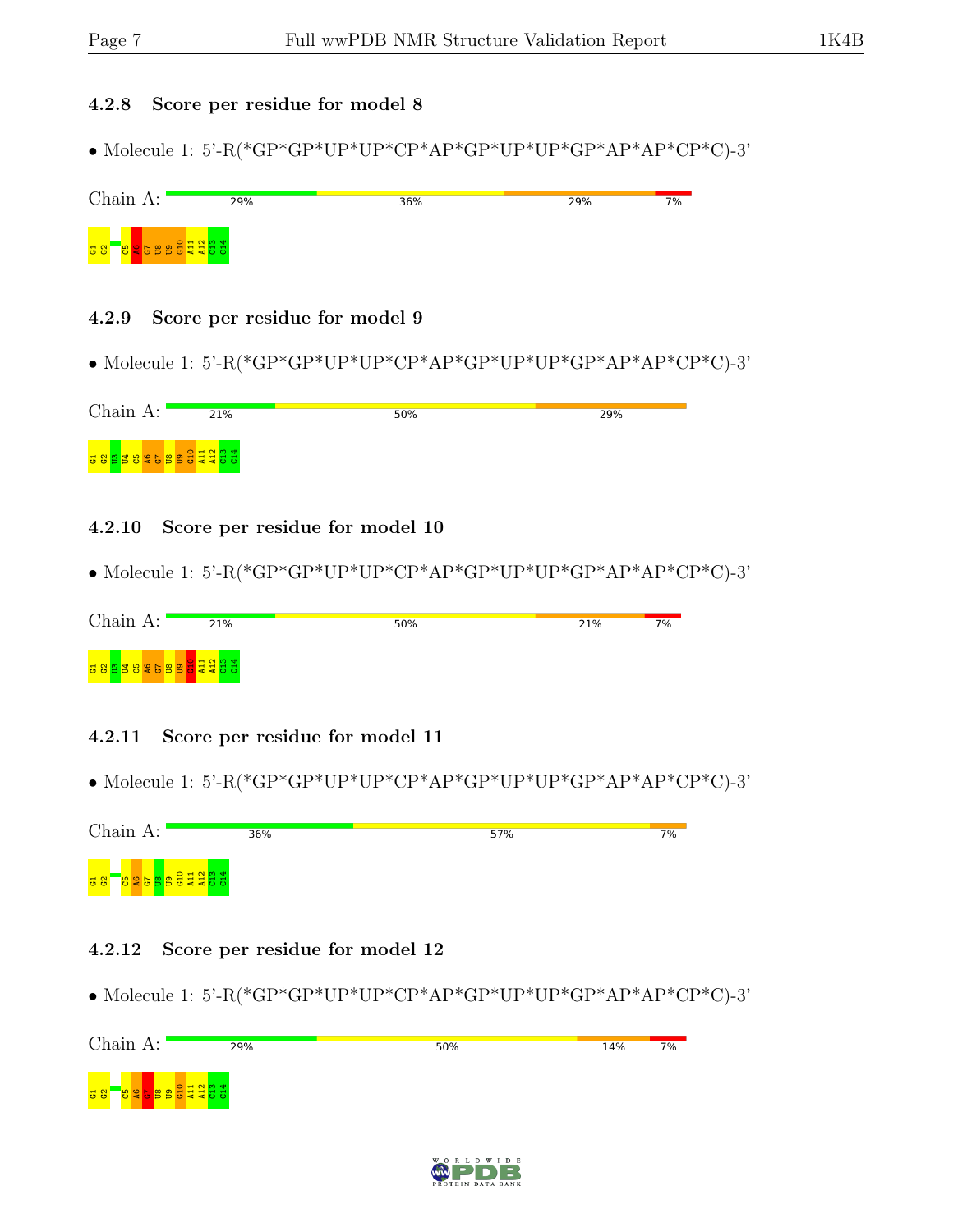#### 4.2.13 Score per residue for model 13

• Molecule 1: 5'-R(\*GP\*GP\*UP\*UP\*CP\*AP\*GP\*UP\*UP\*GP\*AP\*AP\*CP\*C)-3'



#### 4.2.14 Score per residue for model 14

 $\bullet$  Molecule 1: 5'-R(\*GP\*GP\*UP\*UP\*CP\*AP\*GP\*UP\*UP\*GP\*AP\*AP\*CP\*C)-3'

| Chain A:                    | 29%                                                                                                                   | 43% | 21% | 7% |
|-----------------------------|-----------------------------------------------------------------------------------------------------------------------|-----|-----|----|
| $\frac{1}{6}$ $\frac{1}{2}$ | <b>De la provincia de la provincia de la provincia de la provincia de la provincia de la provincia de la provinci</b> |     |     |    |

#### 4.2.15 Score per residue for model 15

• Molecule 1: 5'-R(\*GP\*GP\*UP\*UP\*CP\*AP\*GP\*UP\*UP\*GP\*AP\*AP\*CP\*C)-3'

| Chain A:                   | 21% | 57% | 7% | 14% |
|----------------------------|-----|-----|----|-----|
| <b>GOOSSO SOOSSO SAGGS</b> |     |     |    |     |

#### 4.2.16 Score per residue for model 16

 $\bullet$  Molecule 1: 5'-R(\*GP\*GP\*UP\*UP\*CP\*AP\*GP\*UP\*UP\*GP\*AP\*AP\*CP\*C)-3'

| Chain A:                                 | 36% | 14% | 50% |
|------------------------------------------|-----|-----|-----|
| <b>Example of the Second State</b><br>38 |     |     |     |

#### 4.2.17 Score per residue for model 17



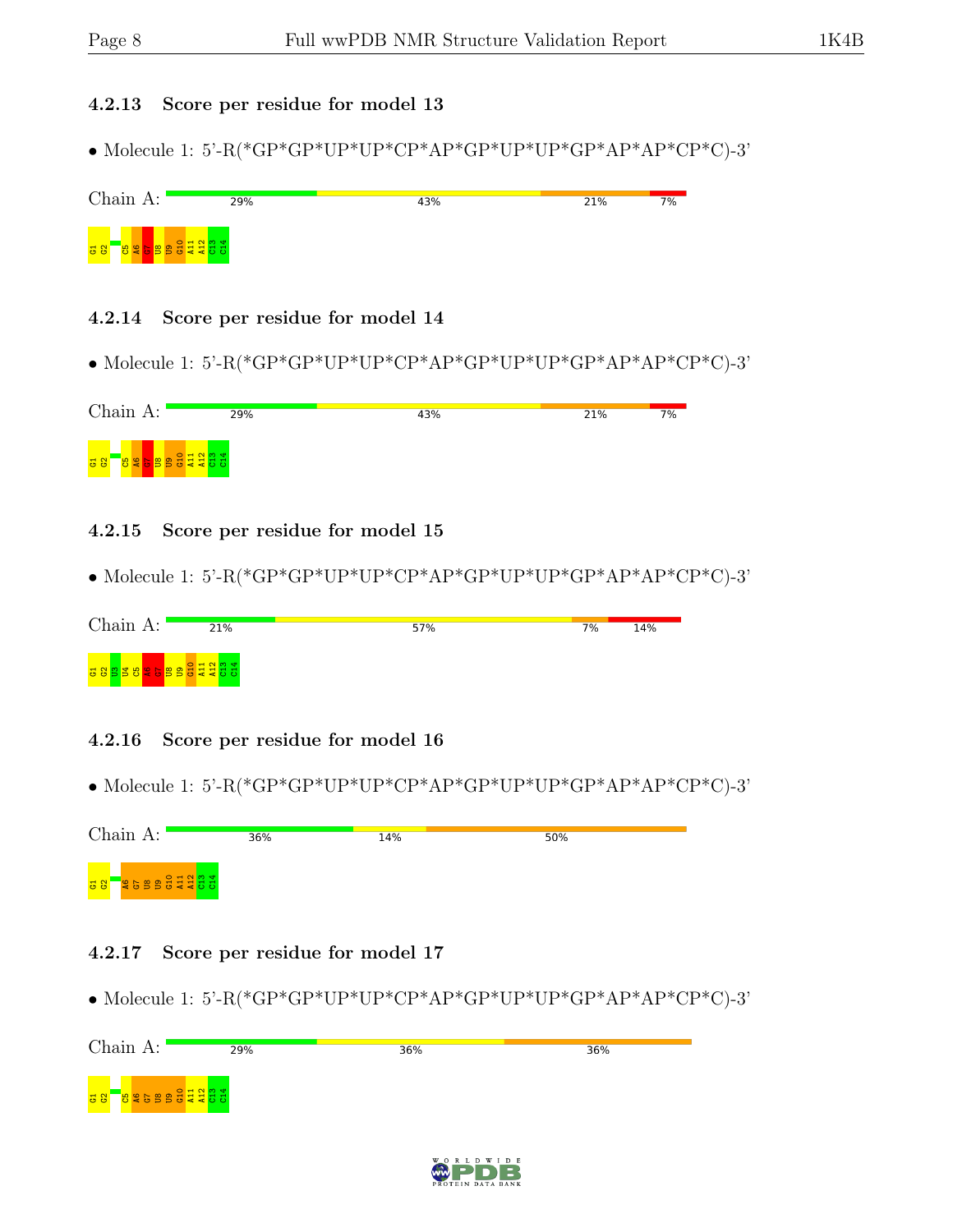#### 4.2.18 Score per residue for model 18

 $\bullet$  Molecule 1: 5'-R(\*GP\*GP\*UP\*UP\*CP\*AP\*GP\*UP\*UP\*GP\*AP\*AP\*CP\*C)-3'

| Chain $A:$            | 29% | 43% | 29% |
|-----------------------|-----|-----|-----|
| <mark>ដ ន</mark><br>Ð |     |     |     |

#### 4.2.19 Score per residue for model 19

 $\bullet$  Molecule 1: 5'-R(\*GP\*GP\*UP\*UP\*CP\*AP\*GP\*UP\*UP\*GP\*AP\*AP\*CP\*C)-3'

| Chain A:         | 29% | 43% | 21% | 7% |
|------------------|-----|-----|-----|----|
| <mark>명 양</mark> |     |     |     |    |

#### 4.2.20 Score per residue for model 20

| Chain A:                           | 29%                 | 50% | 21% |
|------------------------------------|---------------------|-----|-----|
| <u>មាន ដូច មិន ខ្លួន មិន</u><br>38 | $O$ $H$ $N$ $M$ $d$ |     |     |

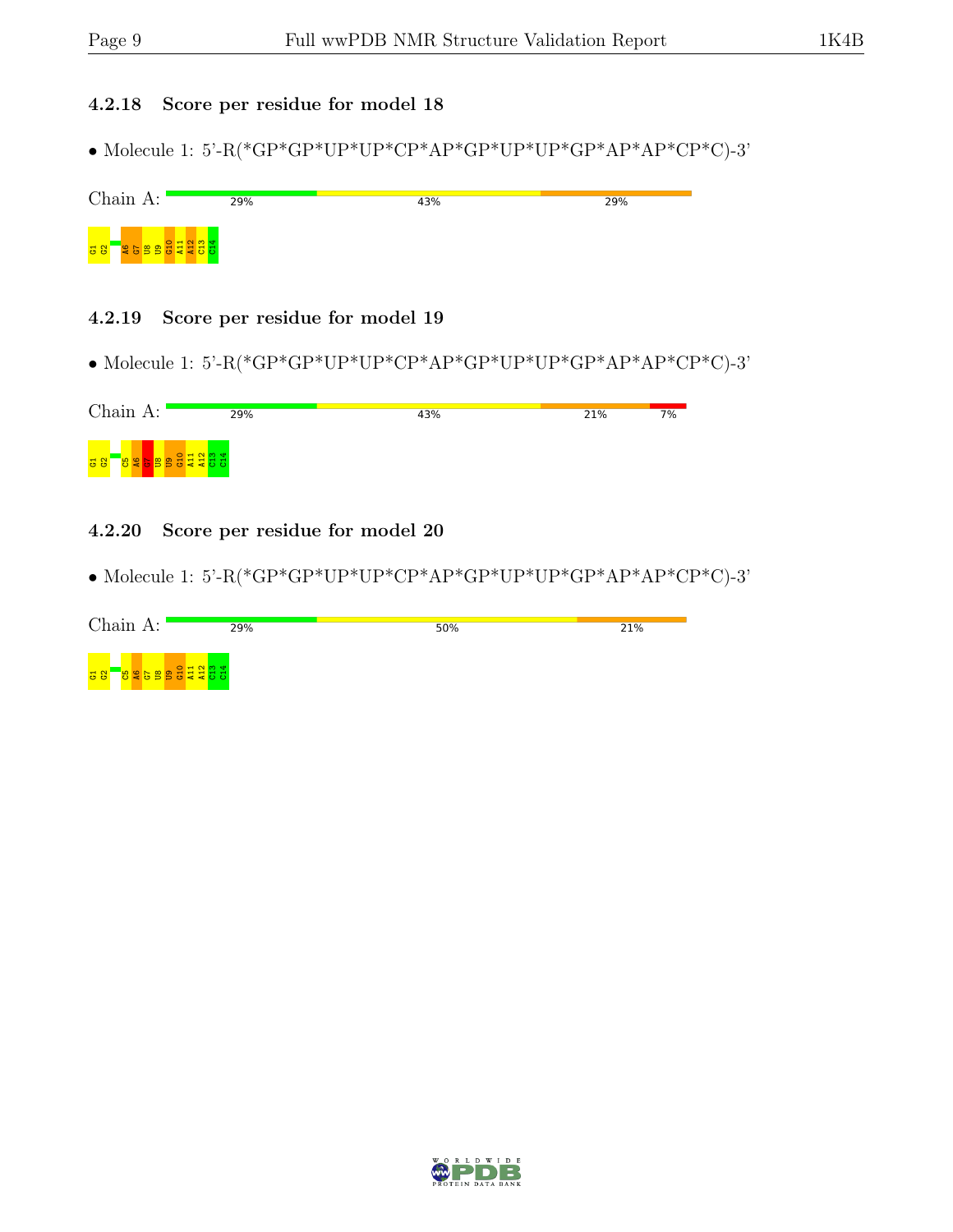## 5 Refinement protocol and experimental data overview  $(i)$

The models were refined using the following method: distance geometry simulated annealing.

Of the 100 calculated structures, 20 were deposited, based on the following criterion: structures with the lowest energy.

The following table shows the software used for structure solution, optimisation and refinement.

| Software name   Classification   Version |            |  |
|------------------------------------------|------------|--|
| $\vert$ X-PLOR                           | refinement |  |

No chemical shift data was provided.

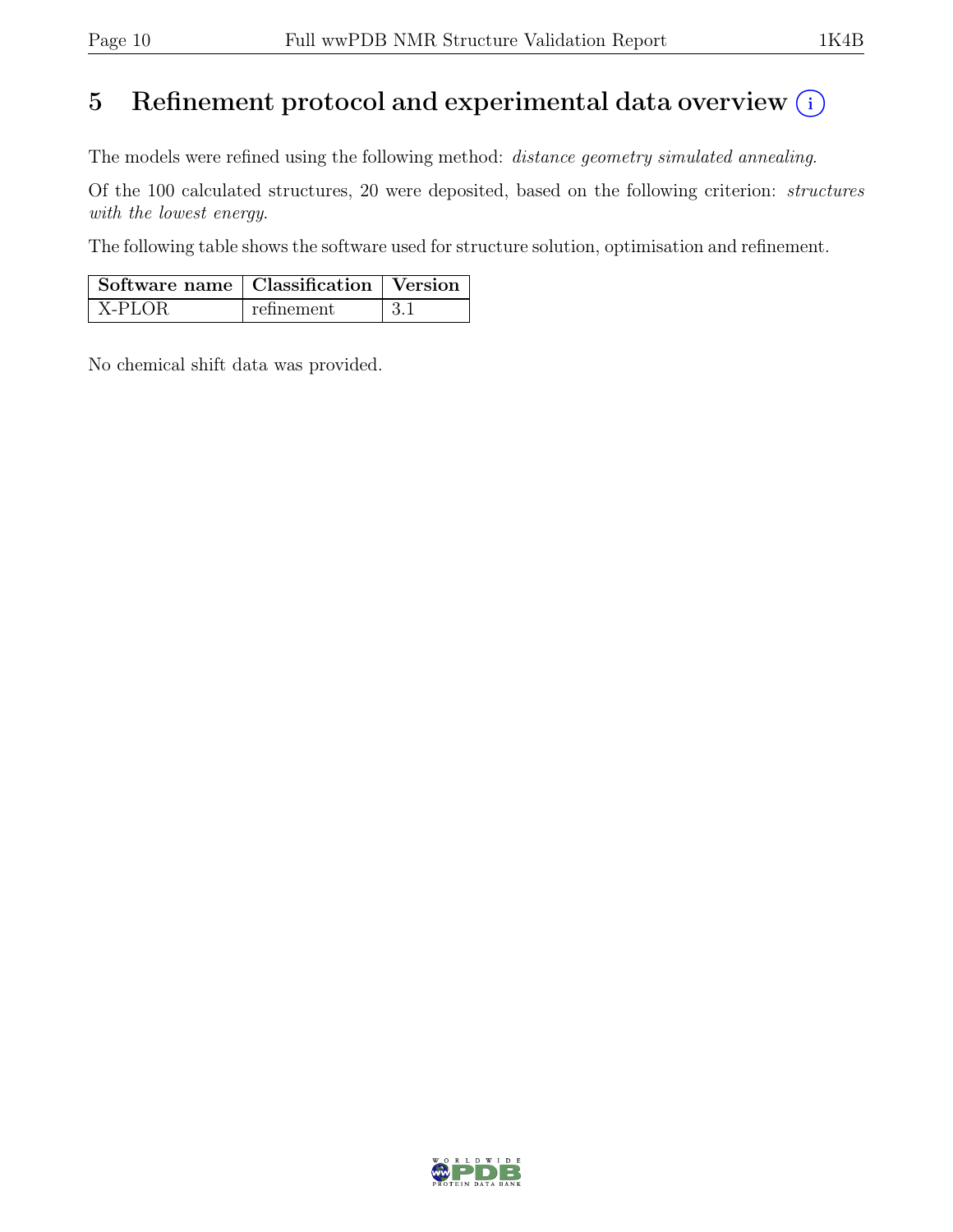## 6 Model quality  $(i)$

## 6.1 Standard geometry  $(i)$

The Z score for a bond length (or angle) is the number of standard deviations the observed value is removed from the expected value. A bond length (or angle) with  $|Z| > 5$  is considered an outlier worth inspection. RMSZ is the (average) root-mean-square of all Z scores of the bond lengths (or angles).

| Mol | Chain |                 | Bond lengths                  |                 | Bond angles                    |  |
|-----|-------|-----------------|-------------------------------|-----------------|--------------------------------|--|
|     |       | <b>RMSZ</b>     | #Z>5                          | <b>RMSZ</b>     | #Z>5                           |  |
|     |       | $1.10 \pm 0.01$ | $0\pm0/329$ ( $0.0\pm0.0\%$ ) | $1.94 \pm 0.01$ | $17\pm1/511$ ( $3.4\pm0.1\%$ ) |  |
| AШ  | All   | 1.10            | $0.0\%$<br>0/6580             | 1.94            | $3.4\%$<br>344/10220           |  |

There are no bond-length outliers.

All unique angle outliers are listed below. They are sorted according to the Z-score of the worst occurrence in the ensemble.

| Mol          | Chain            | Res            |             |                               | $\mathbf{Z}$ |                | Ideal $(°)$ | Models         |       |
|--------------|------------------|----------------|-------------|-------------------------------|--------------|----------------|-------------|----------------|-------|
|              |                  |                | <b>Type</b> | Atoms                         |              | Observed $(°)$ |             | Worst          | Total |
| $\mathbf{1}$ | A                | $\overline{7}$ | G           | $N7-C8-N9$                    | 9.46         | 117.83         | 113.10      | $\overline{4}$ | 20    |
| $\mathbf{1}$ | A                | $\overline{2}$ | G           | $N7-C8-N9$                    | 9.28         | 117.74         | 113.10      | 13             | 20    |
| $\mathbf{1}$ | A                | 10             | G           | $N7$ -C8- $N9$                | 9.27         | 117.74         | 113.10      | 14             | 20    |
| $\mathbf{1}$ | A                | 1              | G           | $N7$ -C8- $N9$                | 9.20         | 117.70         | 113.10      | $\overline{7}$ | 20    |
| 1            | A                | 12             | А           | $N7-C8-N9$                    | 7.62         | 117.61         | 113.80      | 9              | 20    |
| 1            | $\mathbf{A}$     | 6              | А           | $\overline{\text{N}}$ 7-C8-N9 | 7.59         | 117.60         | 113.80      | 14             | 20    |
| $\mathbf{1}$ | $\mathbf{A}$     | 11             | A           | $N7$ -C8- $N9$                | 7.58         | 117.59         | 113.80      | $\overline{2}$ | 20    |
| $\mathbf{1}$ | A                | 10             | $G\$        | $C8-N9-C4$                    | $-7.07$      | 103.57         | 106.40      | 20             | 20    |
| 1            | A                | 1              | G           | $C8-N9-C4$                    | $-6.87$      | 103.65         | 106.40      | $\overline{2}$ | 20    |
| 1            | A                | $\overline{2}$ | G           | $C8-N9-C4$                    | $-6.86$      | 103.66         | 106.40      | 19             | 20    |
| $\mathbf{1}$ | А                | $\overline{7}$ | G           | $C8-N9-C4$                    | $-6.62$      | 103.75         | 106.40      | 14             | 20    |
| 1            | A                | 6              | А           | $C8-N9-C4$                    | $-5.81$      | 103.47         | 105.80      | $\overline{7}$ | 20    |
| $\mathbf{1}$ | А                | 11             | А           | $C8-N9-C4$                    | $-5.76$      | 103.50         | 105.80      | 17             | 20    |
| $\mathbf{1}$ | $\mathbf{A}$     | 12             | А           | $C8-N9-C4$                    | $-5.68$      | 103.53         | 105.80      | 9              | 20    |
| $\mathbf{1}$ | А                | 7              | G           | $C5-N7-C8$                    | $-5.31$      | 101.64         | 104.30      | 19             | 20    |
| 1            | A                | 1              | G           | $C5-N7-C8$                    | $-5.29$      | 101.66         | 104.30      | 15             | 17    |
| 1            | А                | $\overline{2}$ | G           | $C5-N7-C8$                    | $-5.28$      | 101.66         | 104.30      | 13             | 17    |
| 1            | $\boldsymbol{A}$ | 10             | G           | $C5-N7-C8$                    | $-5.08$      | 101.76         | 104.30      | 11             | 10    |

There are no chirality outliers.

There are no planarity outliers.

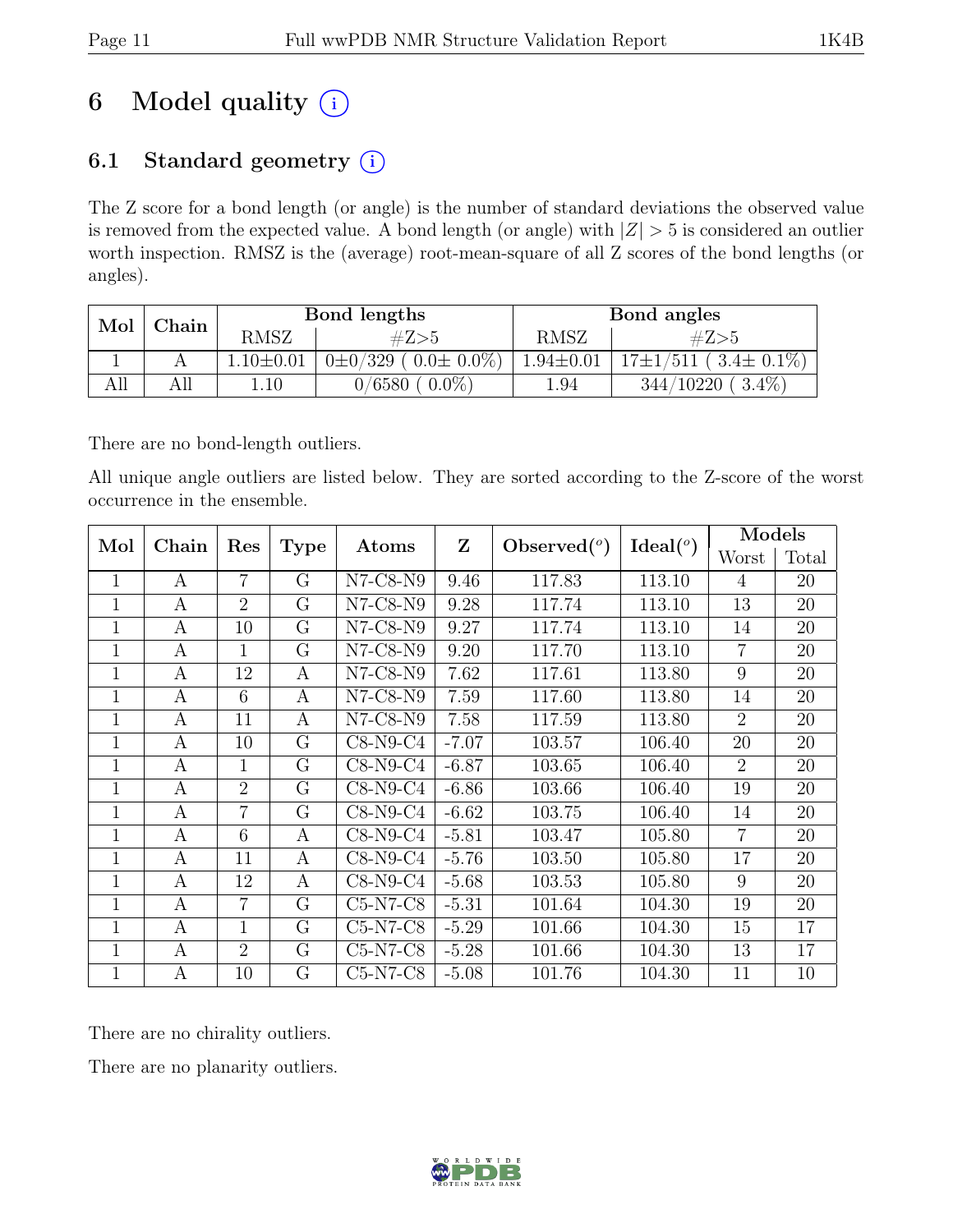### 6.2 Too-close contacts  $(i)$

In the following table, the Non-H and H(model) columns list the number of non-hydrogen atoms and hydrogen atoms in each chain respectively. The H(added) column lists the number of hydrogen atoms added and optimized by MolProbity. The Clashes column lists the number of clashes averaged over the ensemble.

|  |      | Mol   Chain   Non-H   H(model)   H(added)   Clashes |      |     |
|--|------|-----------------------------------------------------|------|-----|
|  | 295  | 152                                                 | 152. |     |
|  | 5900 | 3040                                                | 3040 | 160 |

The all-atom clashscore is defined as the number of clashes found per 1000 atoms (including hydrogen atoms). The all-atom clashscore for this structure is 18.

All unique clashes are listed below, sorted by their clash magnitude.

| Atom-1                     | Atom-2           | $Clash(\AA)$ | Distance(A)       | Models         |                 |  |
|----------------------------|------------------|--------------|-------------------|----------------|-----------------|--|
|                            |                  |              |                   | Worst          | Total           |  |
| 1: A:5:C:N4                | 1: A:6: A: C6    | 0.72         | 2.58              | 9              | 13              |  |
| 1: A:5: C: C4              | 1: A:6: A: N7    | 0.71         | 2.59              | 19             | 9               |  |
| $1: A:5: C: \overline{N4}$ | 1: A:6:A:C5      | 0.70         | 2.59              | 8              | 13              |  |
| 1: A:5: C: C4              | 1: A:6: A: C8    | 0.69         | 2.79              | 19             | 6               |  |
| 1: A:5: C:CA               | 1:A:6:A:C5       | 0.65         | 2.85              | $\overline{7}$ | $\overline{13}$ |  |
| 1: A:6: A: N7              | 1:A:7:G:CS       | 0.63         | 2.67              | 3              | 11              |  |
| 1:A:12:A:N6                | 1: A:13:C:N4     | 0.62         | 2.47              | 18             | $\mathbf{1}$    |  |
| 1: A:9: U:O2'              | 1: A: 10: G: O4' | 0.61         | 2.18              | 8              | 15              |  |
| 1: A:6: A: C2              | 1: A: 10: G: C6  | 0.61         | 2.89              | $\overline{8}$ | $\overline{5}$  |  |
| 1: A:5:C:C5                | 1: A:6: A: N7    | 0.60         | 2.69              | 19             | 11              |  |
| 1:A:7:G:OP2                | 1:A:7:G:N2       | 0.60         | 2.35              | 14             | 10              |  |
| 1: A:6: A:C2               | 1:A:10:G:O6      | 0.59         | 2.55              | 12             | $\overline{8}$  |  |
| 1: A:4: U:O2'              | 1: A:5: C: C5'   | 0.59         | 2.50              | 10             | $\overline{5}$  |  |
| 1:A:12:A:C6                | 1: A:13:C:C4     | 0.59         | 2.91              | 18             | $\overline{1}$  |  |
| 1: A:8: U:O2'              | 1: A:9: U:O4'    | 0.57         | 2.22              | 16             | $\mathbf{1}$    |  |
| 1: A:6: A:O2'              | 1: A:8: U:O4     | 0.56         | 2.22              | 8              | $\overline{2}$  |  |
| 1:A:12:A:C5                | 1:A:13:C:C5      | 0.54         | 2.96              | 18             | $\overline{1}$  |  |
| 1:A:11:A:HO2'              | 1:A:12:A:C5'     | 0.53         | 2.16              | 16             | $\overline{1}$  |  |
| 1: A:6: A: N1              | 1:A:10:G:O6      | 0.53         | $\overline{2}.42$ | $\overline{8}$ | $\overline{1}$  |  |
| 1: A:5:C:C5                | 1: A:6: A: C8    | 0.52         | 2.97              | 19             | 3               |  |
| 1: A:5:C:C2                | 1: A:6: A:O5'    | 0.50         | 2.59              | 13             | $\overline{5}$  |  |
| 1: A:6: A: C5              | 1:A:7:G:C8       | 0.50         | 2.99              | $\overline{4}$ | 10              |  |
| 1:A:7:G:OP2                | 1:A:7:G:C2       | 0.50         | 2.65              | 12             | $\mathbf{1}$    |  |
| 1: A:4: U:O2'              | 1: A:5: C:O5'    | 0.49         | 2.30              | 10             | $\overline{1}$  |  |
| 1: A:4: U:O2'              | 1: A: 5: C: O4'  | 0.45         | 2.31              | $\overline{2}$ | $\overline{1}$  |  |
| 1: A:5: C:O2'              | 1: A:6: A:O5'    | 0.45         | $\overline{2.23}$ | $\overline{5}$ | $\overline{2}$  |  |
| 1:A:7:G:O5'                | 1: A: 7: G: N3   | 0.44         | 2.50              | $\overline{4}$ | $\overline{1}$  |  |

Continued on next page...

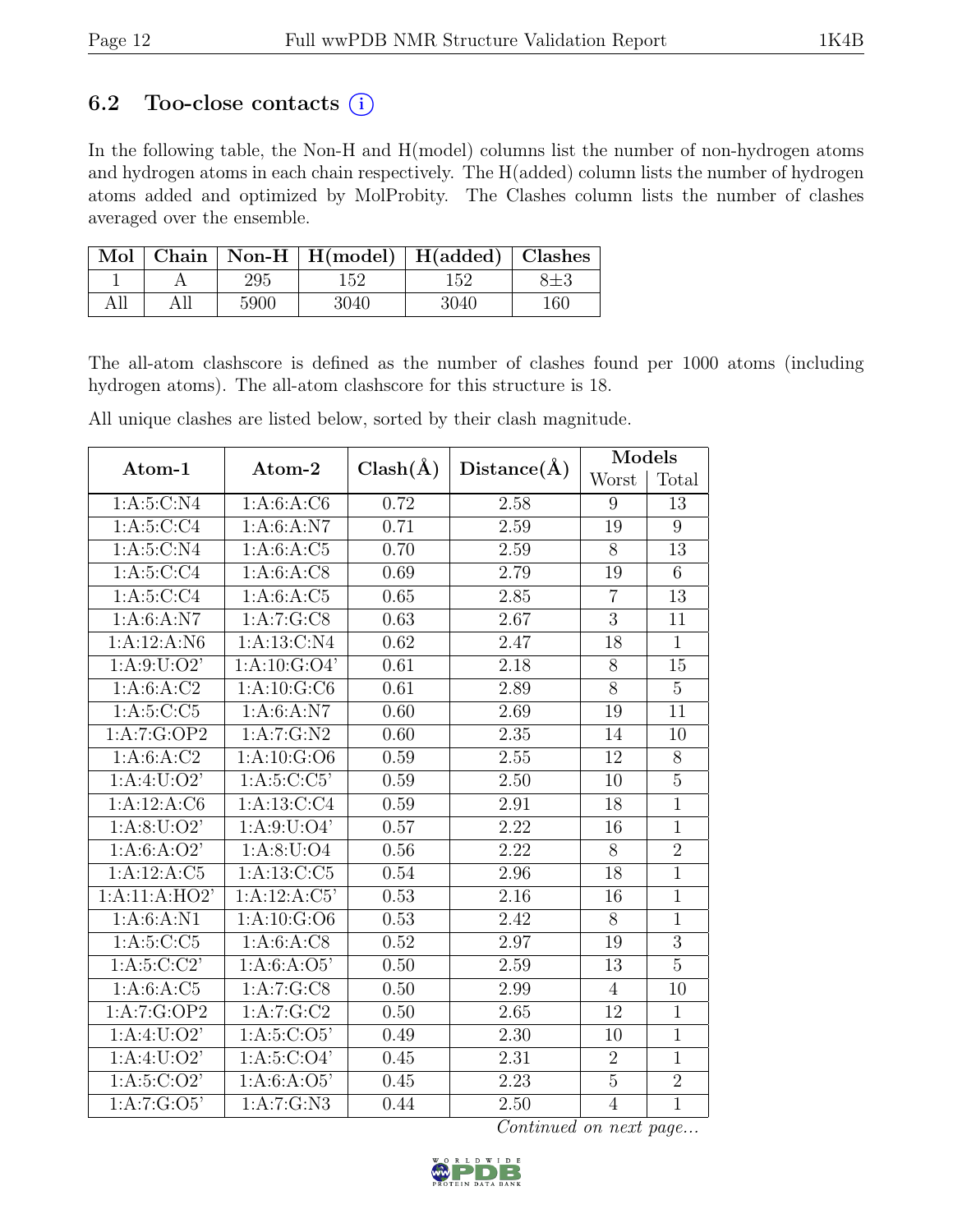|--|--|--|--|

|                  |                      |              |             | Models                      |       |
|------------------|----------------------|--------------|-------------|-----------------------------|-------|
| Atom-1           | $\rm{Atom}\text{-}2$ | $Clash(\AA)$ | Distance(A) | Worst                       | Total |
| 1: A:8: U:O2     | 1: A:8: U:O2'        | 0.44         | 2.28        | 4                           |       |
| 1: A:6: A:O2'    | 1: A:8: U: C5        | 0.44         | 2.66        | 17                          | 1     |
| 1:A:7:G:N3       | 1:A:7:G:OP2          | 0.43         | 2.52        | 7                           | 1     |
| 1: A:9: U: C2'   | 1: A: 10: G: C8      | 0.42         | 3.02        | 13                          |       |
| 1: A:9: U: C4'   | 1: A:9: U: OP1       | 0.42         | 2.67        | 5                           | 1     |
| 1:A:1:G:HO5'     | 1:A:1:G:H8           | 0.41         | 1.57        | 4                           |       |
| 1: A: 7: G: N3   | 1: A: 7: G: O5'      | 0.41         | 2.54        | $\mathcal{D}_{\mathcal{L}}$ |       |
| 1: A: 10: G: O5' | 1: A: 10: G: C8      | 0.40         | 2.75        | 10                          | 1     |
| 1:A:12:A:C5      | 1: A: 13: C: C4      | 0.40         | 3.09        | 18                          |       |

Continued from previous page...

### 6.3 Torsion angles  $(i)$

#### 6.3.1 Protein backbone (i)

There are no protein molecules in this entry.

#### 6.3.2 Protein sidechains (i)

There are no protein molecules in this entry.

#### 6.3.3 RNA  $(i)$

| Mol | Chain | Analysed       | Backbone Outliers   Pucker Outliers   Suiteness |                       |                 |
|-----|-------|----------------|-------------------------------------------------|-----------------------|-----------------|
|     |       | $13/14$ (93\%) | $2\pm1(19\pm6\%)$                               | $0\pm 0$ $(1\pm 2\%)$ | $0.32 \pm 0.03$ |
| All |       | 260/280(93%)   | 49 $(19\%)$                                     | 2(1%                  | 0.32            |

The overall RNA backbone suiteness is 0.32.

All unique RNA backbone outliers are listed below:

|  |  | Mol   Chain   Res   Type   Models (Total) |
|--|--|-------------------------------------------|
|  |  |                                           |
|  |  |                                           |
|  |  |                                           |
|  |  |                                           |

All unique RNA pucker outliers are listed below:

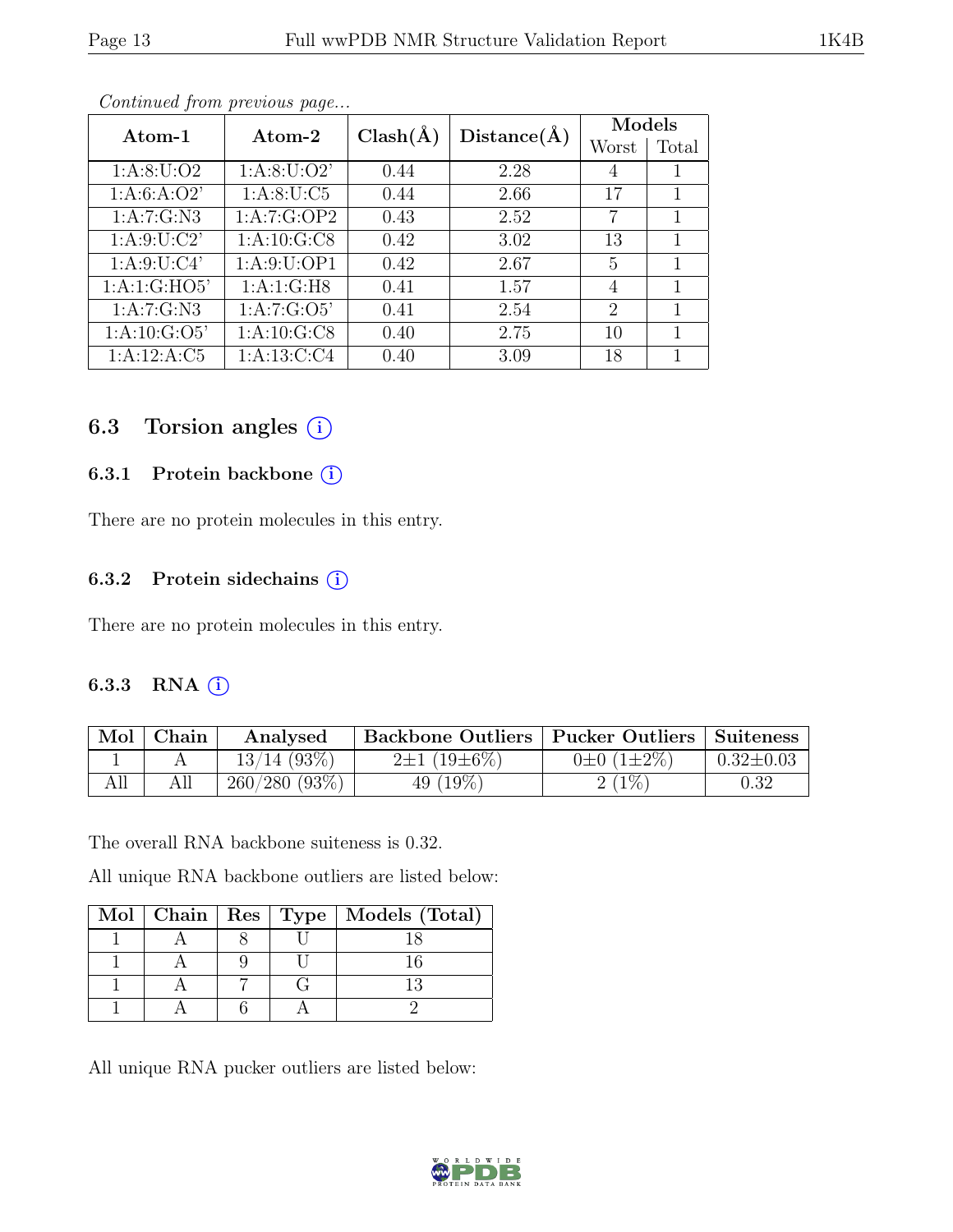|  |  | Mol   Chain   Res   Type   Models (Total) |
|--|--|-------------------------------------------|
|  |  |                                           |
|  |  |                                           |

## 6.4 Non-standard residues in protein, DNA, RNA chains  $(i)$

There are no non-standard protein/DNA/RNA residues in this entry.

## 6.5 Carbohydrates  $(i)$

There are no monosaccharides in this entry.

## 6.6 Ligand geometry  $(i)$

There are no ligands in this entry.

### 6.7 Other polymers  $(i)$

There are no such molecules in this entry.

### 6.8 Polymer linkage issues  $(i)$

There are no chain breaks in this entry.